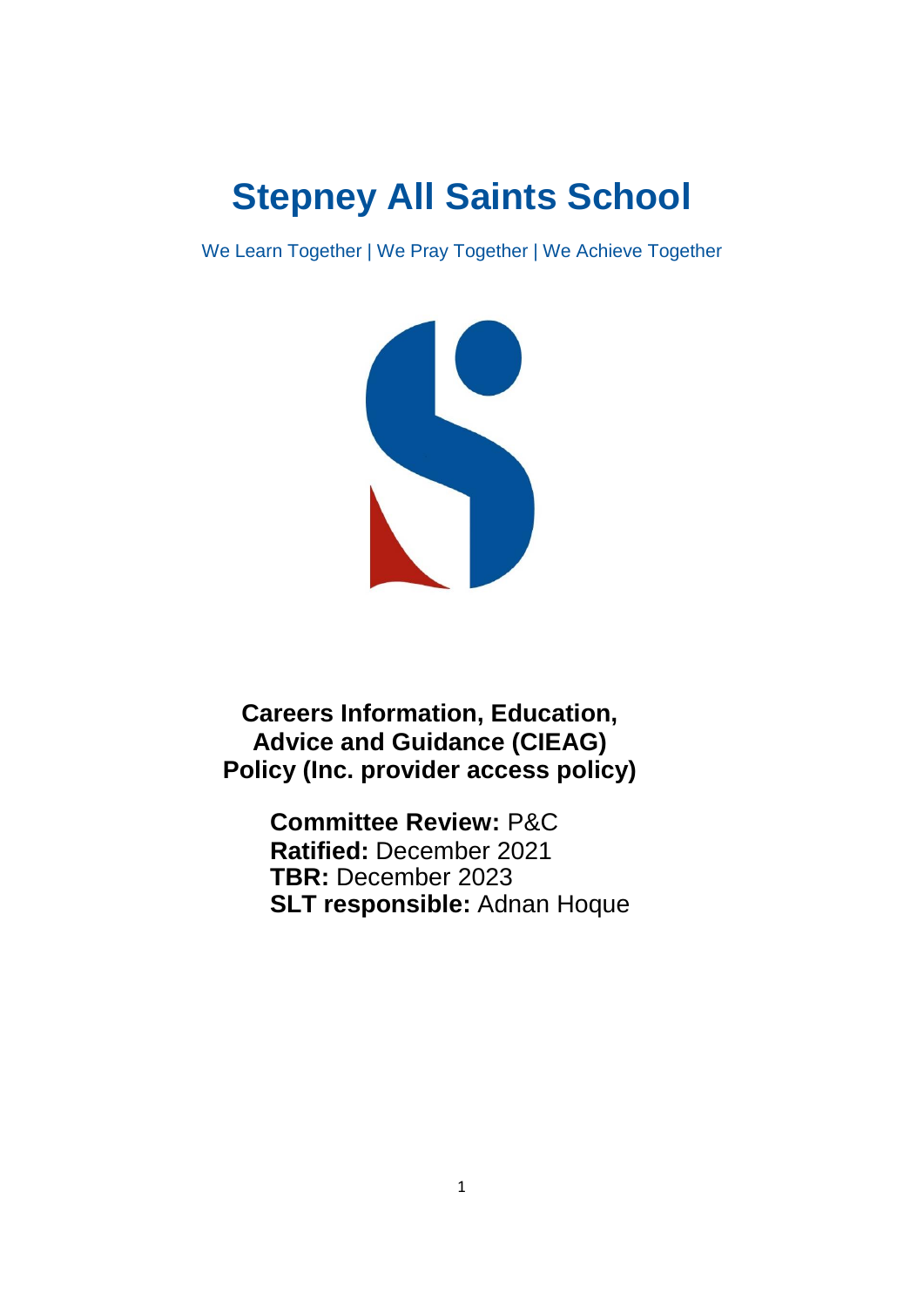#### **Policy for Careers Information, Education, Advice and Guidance (CIEAG) rationale**

Careers information, education, advice and guidance programmes make a major contribution to preparing young people for the opportunities, responsibilities and experiences of life. Careers education is about planning for all stages of transition within school and beyond. A progressive programme of activities supports students in choosing pathways that suit their interests and abilities and helps to prepare them for an ever-changing workplace to sustain employability throughout their working lives. It also plays a central role in raising achievement through encouraging students to be ambitious.

#### **Commitment**

Stepney All Saints Secondary School is committed to providing students with a programme of careers education, information, advice and guidance (CIEAG) for all students in years 7 – 13. The school endeavours to follow statutory guidance to secure independent and impartial careers guidance for young people in schools (DfE, 2013), and other statutory advice as it appears. Impartial advice means showing no bias towards a particular education or work pathway.

#### **Aims**

The CIEAG policy is designed to:

- Support in raising achievement, through increasing aspirations and motivation.
- Support inclusion, challenge stereotyping and promote equality of opportunity.
- Encourage participation in continued learning including further education, higher education and apprenticeships.
- Identify and encourage enterprise and employment skills.
- Contribute to the economic prosperity of individuals and communities.
- Develop a broad understanding of the world of work and an ability to respond to changing opportunities.
- Develop independent research skills so that students can make choices based on their aspirations and the information they can access.
- Develop the skills students need to review achievements, plan future actions, make decisions, present themselves well and cope with change and transition.

It is recognised that the process of making career decisions is a lengthy one but one that can start early in their secondary education. Students are encouraged to have high aspirations and consider a broad and ambitious scope of careers based on a range of activities that will inspire young people.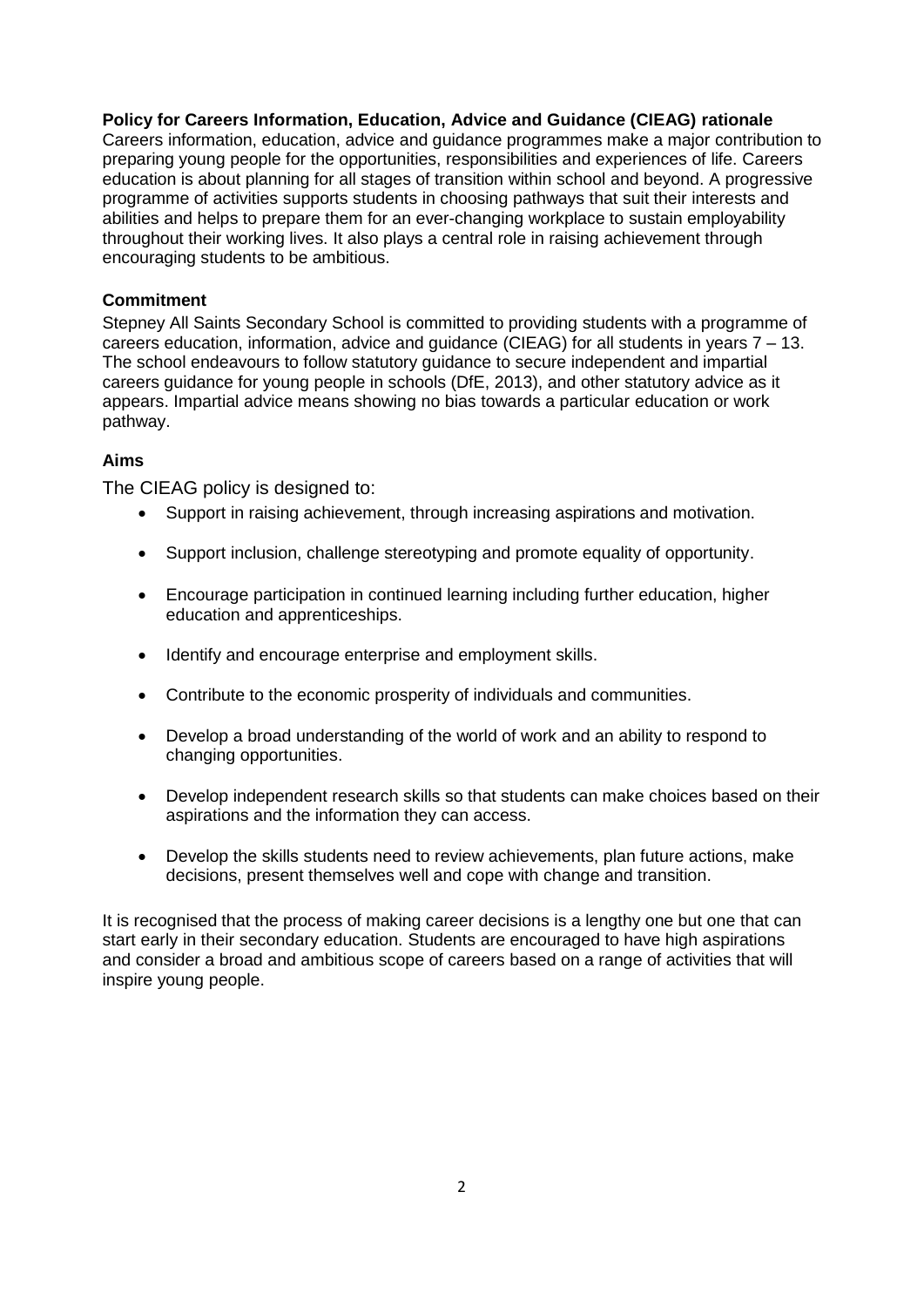#### **The nature and implementation of careers education**

It is recognised that there are a wide variety of opportunities for fulfilling the aims of this policy. Careers education is not taught as a discrete subject, rather it is delivered as appropriate opportunity arises within (but not exclusively) the following areas:

- 1. The careers advice service
- 2. PSHE, citizenship and tutor programme
- 3. Work experience and work related learning (e.g. building links with local employers)
- 4. Curriculum subjects
- 5. Careers week
- 6. Higher education and Jobs fairs
- 7. Alumni (role models)
- 8. Speakers from the world of work through the SASS Champions and SASS Futures programmes
- 9. University and workplace visits
- 10. Mentoring and coaching
- 11. Business activities developed from the school's focus on business enterprise
- 12. Online resources (e.g. Unifrog, Skills Builder etc.)
- 13. Interview practice with business mentors
- 14. Transition evenings through parental meetings and forums (e.g. options evenings)
- 15. Career management skills such as CV building, cover letter writing, job searches and interviews
- 16. Parent engagement evening introducing careers and educational options available to students pre and post-16
- 17. Employer visits to a variety of organisations focusing on STEM and Women Into Work
- 18. Assembly talks by Careers Manager to all year groups to introduce careers at Stepney All Saints School and Sixth Form
- 19. Careers and advice noticeboard outside main hall and sixth form hub
- 20. Online advice and guidance via online planners, school website and Unifrog platform.

#### **Focus in each year group**

**Year 7**: The focus is on self-awareness activities in identifying strengths and weaknesses

**Year 8**: The focus is on decision making and raising awareness of careers and opportunities in the future

**Year 9**: The focus is on self-assessment, career paths and options post-14.

**Year 10**: The focus is identifying and evaluating strengths and weaknesses and raising awareness of career opportunities for post-16

**Year 11**: The focus is post-16 options, work experience, interviews and the application process, with every student receiving a one-to-one careers advice session with a qualified advisor

**Year 12:** Introducing students to the world of work through SASS Futures and SASS Champions Programme and developing key skills such as leadership, teamwork, communication & problem solving skills through the Personal Development Programme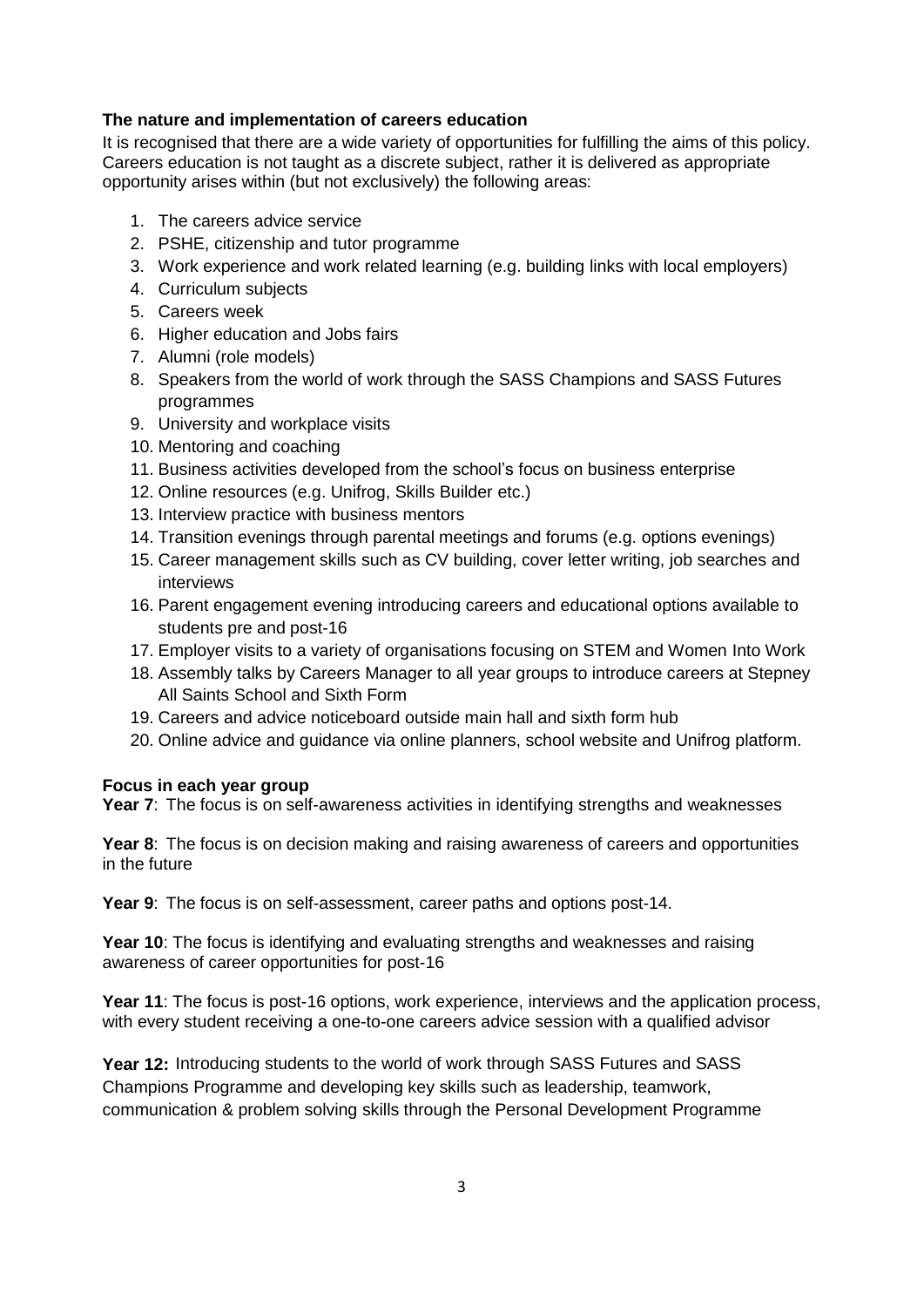**Level 3 students;** The focus is upon independent learning and academic progress; Developing skills needed to be successful 'A' Level students

Level 2 students; The focus is to identify the skills and qualifications they need to pursue preferred pathways at level 2/3

**Year 13**: The focus is upon higher education with UCAS support, apprenticeships and employment opportunities with group and one-to-one support.

Vocational profiling is completed for all SEN students in year 9, year 11 and year 13

#### **Equality and Diversity**

Careers education is provided to all students and provision is made to allow all students to access the curriculum. Students are encouraged to follow career paths that suit their interests, skills and strengths with the absence of stereotypes. All students are provided with the same opportunities and diversity is celebrated.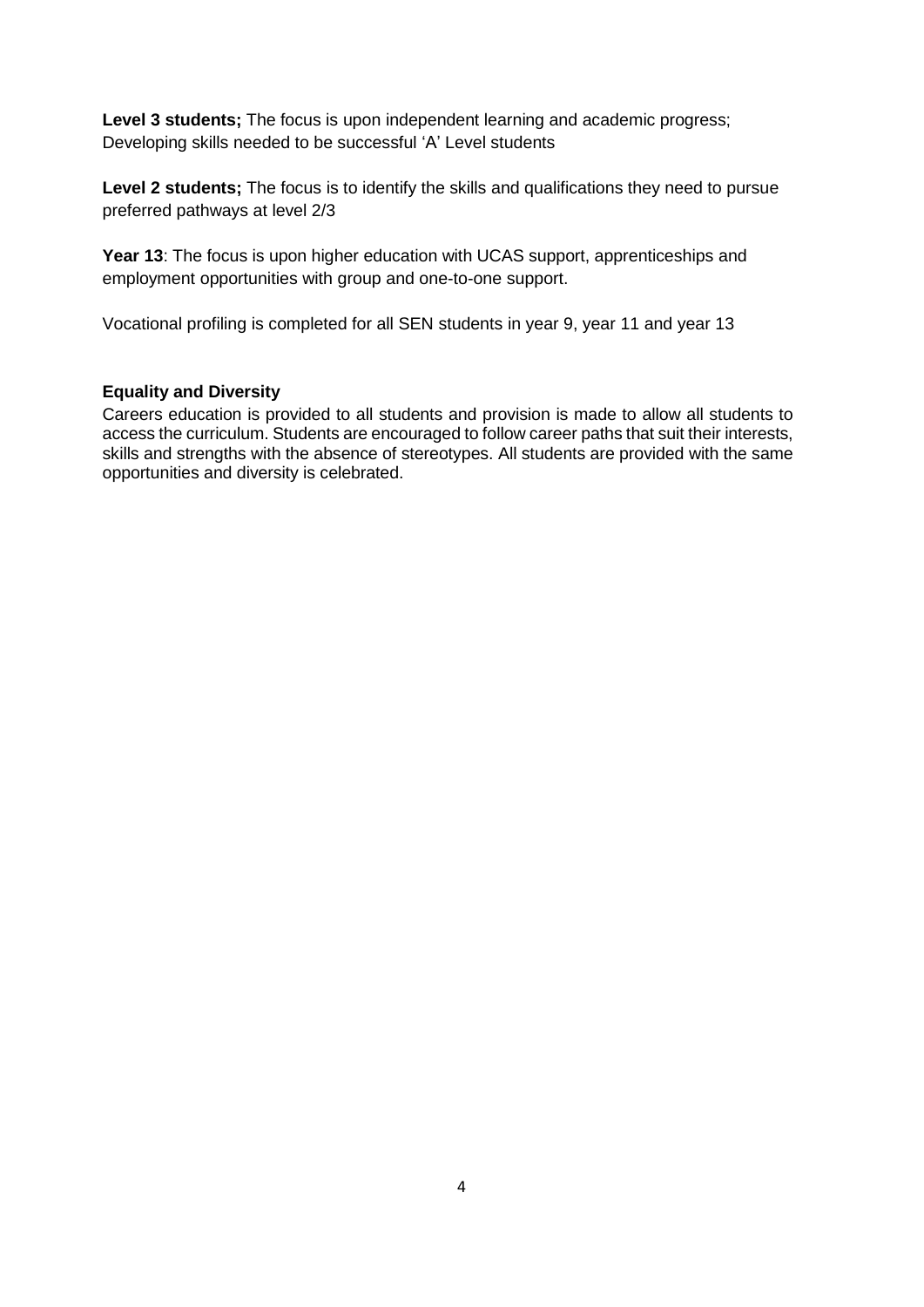# **Appendix 1**

# **\*The school has a partnership agreement with the London Borough of Tower Hamlets to support independent and impartial careers guidance for students**

### Key

THCS – Tower Hamlets Careers Service NEET – Not in Education, Employment or Training ILC – Independent Learning Centre/Library DHT – Deputy Head Teacher HOY – Head of Year CM – Careers Manager SASS – Stepney All Saints School G&T – Gifted and Talented AH – Adnan Hoque SEN - Special Educational Needs

The Switch formerly The Education Business Partnership is a charity which provides employability education support to schools.

The list below outlines opportunities that students in each year group are given throughout the academic year. This list is not exhaustive; the provision is monitored and evaluated by the CM and AH.

# **Careers Map**

#### **Year 7**

**The focus is upon self-awareness activities and identifying strengths and weaknesses**

- PSHE/Citizenship programme including:
	- settling into school and managing self
	- setting targets and monitoring progress
- A Year 7 Parents' Evening and one Academic Review day to report upon progress
- Data from two tracking periods on progress
- Whole year group workshop with The Switch on financial skills
- Access to advice and guidance with CM during break time/lunchtime and free periods
- Assembly talk delivered by CM introducing careers and guidance at SASS
- Employer and educational visits
- Careers and guidance noticeboard outside main hall
- Unifrog platform introduction and upload, platform is used by students to support career choices
- Skills Builder website to focus on 8 essential skills development

#### **Year 8**

**The focus is upon decision making and raising awareness of careers and opportunities in the future** 

- PSHE/ Citizenship programme including:
	- Introduction to careers
	- Setting targets and monitoring progress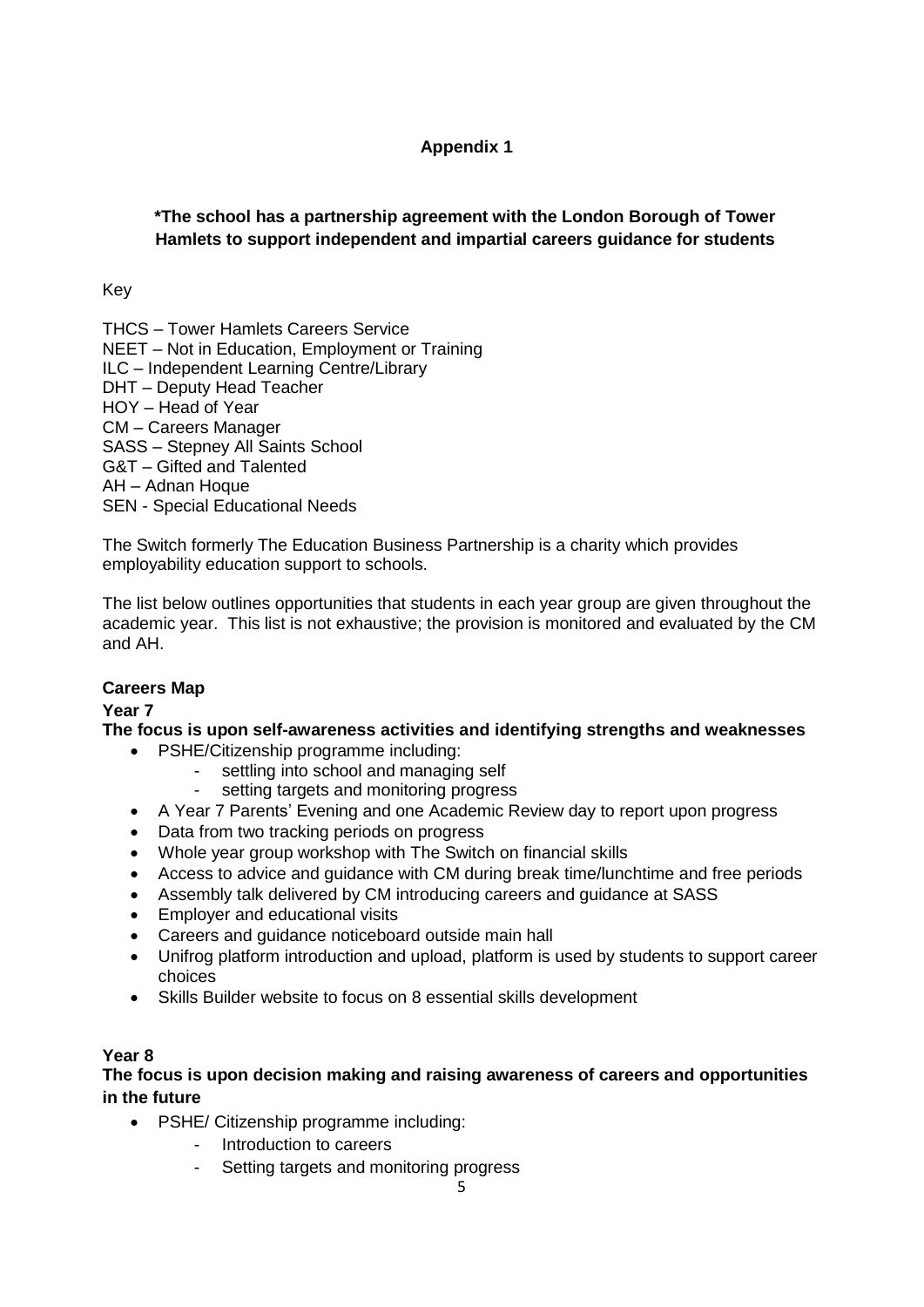- A Year 8 Parents' Evening and one Academic Review day to report upon progress
- Data from two tracking periods on progress
- Whole year group workshop with The Switch on interpersonal skills
- Access to advice and guidance with CM during break time/lunchtime and free periods
- Assembly talk delivered by CM introducing careers and guidance at SASS
- Employer and educational visits
- Mentoring opportunity where possible
- Careers and guidance noticeboard outside main hall
- Unifrog platform interaction with focused year group activities
- Skills Builder website to focus on 8 essential skills development

# **Year 9**

# **The focus is on self-assessment, career paths and options post-14.**

- SEN/potential NEETs are targeted for face-to-face guidance from THCS
- Targeted students and their parents are offered options interview with a member of senior staff (SLT)
- Students will have had an options booklet to take home to discuss with parents
- Students have a dedicated Year 9 Options Evening giving impartial advice from THCS
- Students discuss their academic progress at a Year 9 Parent's Evening and two Academic Review days
- PSHE/ citizenship programme including:
	- Goals, choices, decisions
	- Developing a progress file including action plans, personal statements and achievement log
- Data from two tracking periods on progress
- Advice in assembly from Head of Year, Head of Key Stage and Headteacher
- Targeted girls to access the Newark Youth London Social Action programme with external mentors who develop presentation skills, interview techniques, CVs and general confidence-building activities.
- Assembly to Year 9 students introducing the THCS and their work
- Whole year group workshop with The Switch on options
- Access to advice and guidance with CM during break time/lunchtime and free periods
- Assembly talk delivered by CM introducing careers and guidance at SASS
- Employer visits and educational visits
- Careers and guidance noticeboard outside main hall
- Launch of Duke of Edinburgh Bronze Award
- Unifrog platform interaction with focused year group activities and to support options and career choices
- Skills Builder website to focus on 8 essential skills development
- Personal development programme after school with identified students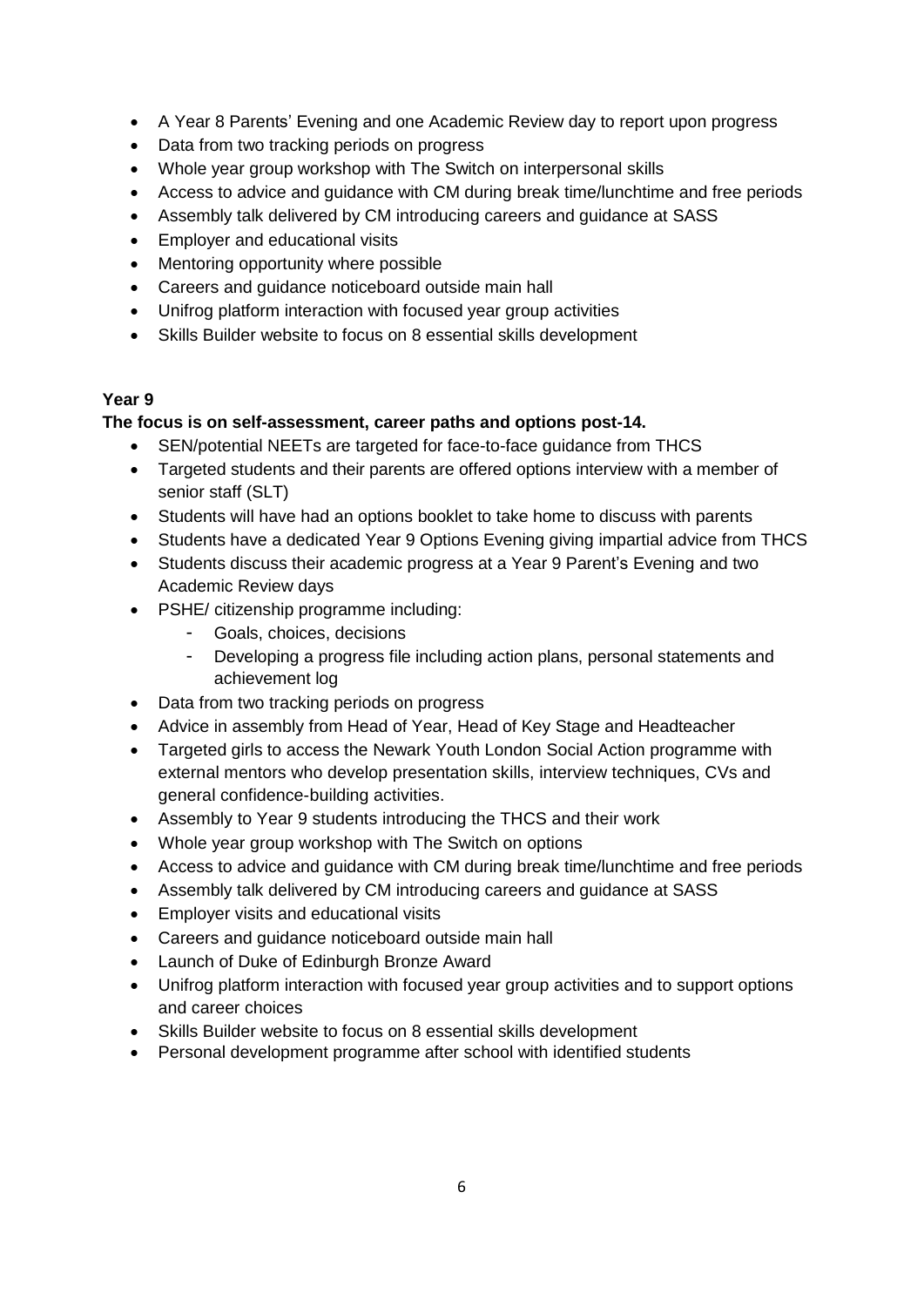#### **Year 10**

#### **The focus is identifying and evaluating strengths and weaknesses and raising awareness of career opportunities for post-16**

- Assembly to Year 10 students re-introducing the THCS and their work
- Potential NEET students or those who are vulnerable have one to one careers interviews with a careers adviser from THCS to discuss future employment/education options
- PSHE/ citizenship programme
- A Year 10 Parents' Evening and one Academic Review day to report upon progress.
- Data from two tracking periods on progress
- Advice in assembly from Head of Year, Head of Key Stage and Headteacher
- Students have access to vocational courses in ICT, Business, Health and Social Care and Sports as well as Science within the formal curriculum
- Careers in Theatre day for Yr10 drama students
- Whole year group workshop with The Switch on interpersonal skills
- Access to advice and guidance with CM during break time/lunchtime and free periods
- Assembly talk delivered by CM introducing careers and guidance at SASS
- Employer and educational visits
- Careers and guidance noticeboard outside main hall
- Army partnership to identify 30 students for personal development
- Ernst and Young Women's Network
- Ernst and Young Young Men's Network
- Opportunity to attend higher education establishments
- Duke of Edinburgh Silver Award
- Mentoring with Bayes Business School
- Unifrog platform interaction with focused year group activities and to support options and career choices
- Skills Builder website to focus on 8 essential skills development
- Personal development after school club with identified students
- Engage with Newark Youth London to create female social action group

# **Year 11**

#### **The focus is post 16 options, work experience, interviews and the application process**

- Every student in year 11 has a one to one carers meeting with a qualified advisor from CER Education or THCS
- Assembly to year 11 students highlighting the THCS and their work
- Work experience from June one week during the summer term. Students have to contact their work experience placement, undertake normal duties and reflect on their experiences in a work experience diary
- Head to Head interviews with The Switch, each student is given a true interview experience. They will be interviewed by a business volunteer who will give them both verbal and written feedback. This practice interview will help the students gain the necessary skills/ techniques for future interviews.
- Students have access to vocational courses in ICT, Business, Health and Social Care, Sports as well as Science within the formal curriculum
- All of year 11 students receive at least two work related activities per year and all learners engage in vocational education through the formal curriculum. These include work visits, conferences, mentoring, business competitions, team building and work based projects as well as work experience and involvement in the summer business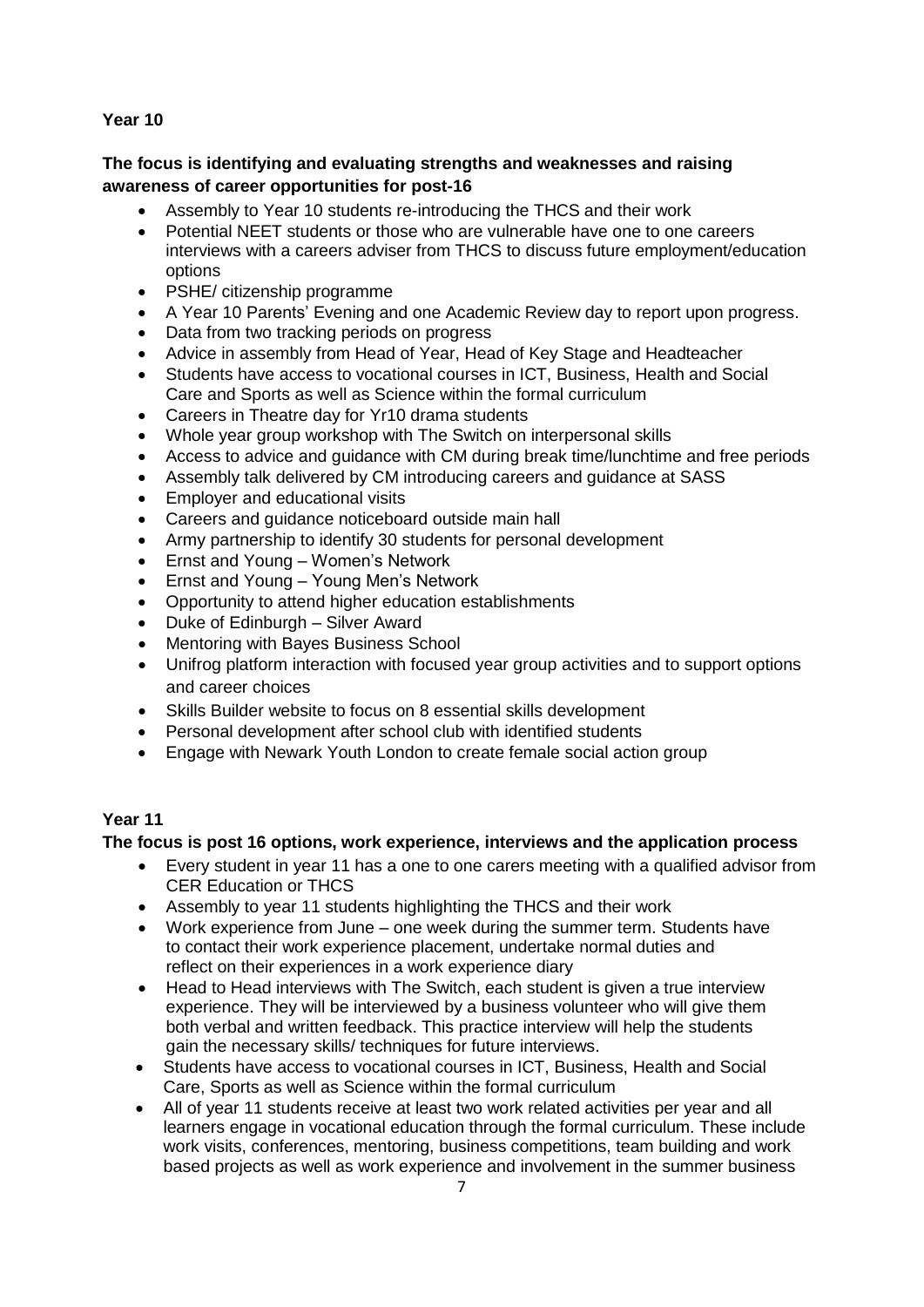school.

- All year 11 receive post-16 counselling from form tutors and senior members of staff at the end of their KS4 programme.
- SEN and potential NEET students have face-to-face careers interviews with a careers adviser from THCS to discuss future employment/education options
- PSHE/ citizenship programme including:
	- Writing a CV and covering letter
	- Personal statements
- Advice in assembly from Head of Year, Head of Key Stage and Headteacher
- Access to advice and guidance with CM during break time/lunchtime and free periods
- Assembly talk delivered by CM introducing careers and guidance at SASS
- Employer visits
- Careers and Guidance noticeboard
- Shared Outcome/Army partnership to identify 30 students for personal development
- Ernst & Young Women's Network
- Skills London and other careers/HE fairs
- National Citizen Service NCS, targeting all students to sign up to summer scheme
- Parent engagement evening introducing careers and educational options available to students pre- and post-16
- Opportunity to attend higher education establishments
- Engage with Newark Youth London to create female social action group
- Unifrog platform interaction with focused year group activities and to support post-16 options and career choices
- Skills Builder website to focus on 8 essential skills development
- Personal development after school club with identified students

# **Year 12**

**Level 3 students;** the focus is upon independent learning and academic progress and developing the skills needed to be successful 'A' Level and Level 3 BTEC students. **Level 2 students;** the focus is to identify the skills and qualifications they need to pursue their preferred pathway at level 3

- Work experience during the summer holidays and online virtual placements
- Access to THCS for individual interviews at Level 2 or not going to university
- Student Assisted Medical and Dental Applications (SAMDA) with Queen Mary University of London, an organisation which encourages trainee doctors to help prospective doctors with the application process. This involves a clinicians evening at the Royal London Hospital; personal statement writing and interview practice
- Practice and training available for students who need to take medicine related entry tests such as UKCAT, BMAT and LNAT for university places
- Social Mobility Scheme providing mentoring and work placements
- LSE Summer School in Economics, Politics and Sociology
- Young Enterprise interview skills master class, CVs, role-plays
- Access to advice and guidance with CM during break time/lunchtime and free periods
- Assembly talk delivered by CM introducing careers and guidance at SASS
- Employer visits
- Careers and Guidance noticeboard
- Careers/HE jobs fair
- Skills London
- NCS targeting 25 students to sign up to scheme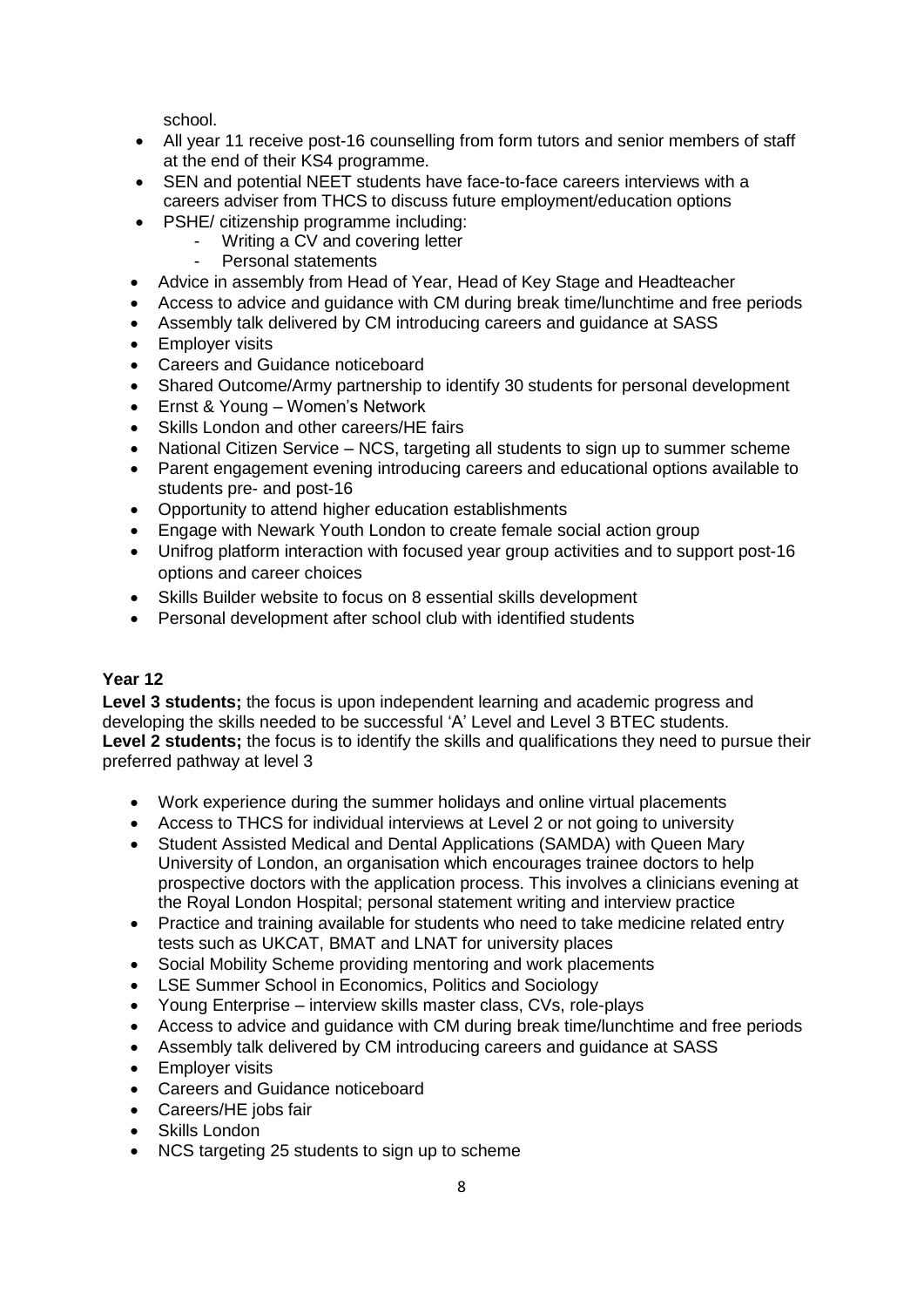- Parent engagement evening introducing careers and educational options available to students pre and post 16
- Targeting potential NEET students and looking for positive outcome with parent support
- Pathway CTM Employer Insight Days
- Mentoring with Bayes Business School, Career Ready and The Switch Aim2Attain Programme
- Duke of Edinburgh Silver/Gold
- Unifrog platform used by students to support options and pathways choice
- SASS Futures and SASS Champions Programme

# **Year 13**

# **The focus is upon higher education, apprenticeships and employment opportunities**

- CM available for all students who want an interview regarding 'life after the sixth form'
- Work experience opportunities
- All students are encouraged to apply to university and to explore employment and apprenticeship options. The idea is for students to have as many options available to them on the completion of their 'A' Levels so they can make informed decisions about their futures.
- Interview Preparation day at Clare College Cambridge.
- University Scholarship schemes include
	- Bayes Business School
	- London Metal Exchange
- Students are also encouraged to apply for the KPMG School Leavers Programme
- Guest speakers from the world of work
- Apprenticeship programmes for school leavers through 'The Brokerage' who provide roles in the City of London, in Banking, insurance and the Legal Sector
- Sixth Form Student Planner contains information on UCAS, Careers contact details; Child Line telephone number.
- Access to advice and guidance with CM during break time/lunchtime and free periods
- Assembly talk delivered by CM introducing careers and guidance at SASS
- Employer visits
- Careers and guidance noticeboard in sixth form hub<br>• Careers iobs fair
- Careers jobs fair
- Skills London
- Targeting potential NEET students and looking for positive outcome with parent support
- Unifrog and Start Profile used by students to support further education options and career choices
- SASS Futures and SASS Champions Programme

#### **Sixth Form Enrolment: The focus is to ensure that all students are placed on the right course**

# **Year 11 Internal Students:**

- All Year 11 students attend a series of assemblies about life in the Sixth Form at SASS
- Students are then invited to attend our Open Evening where they are given a tour of the facilities by current Year 12 and 13 students. They have a chance to speak to Sixth Form teachers regarding the course offered at Post-16. All students receive an information bag containing a prospectus with course information.
- All students have an interview with a member of SLT to discuss their options at Post-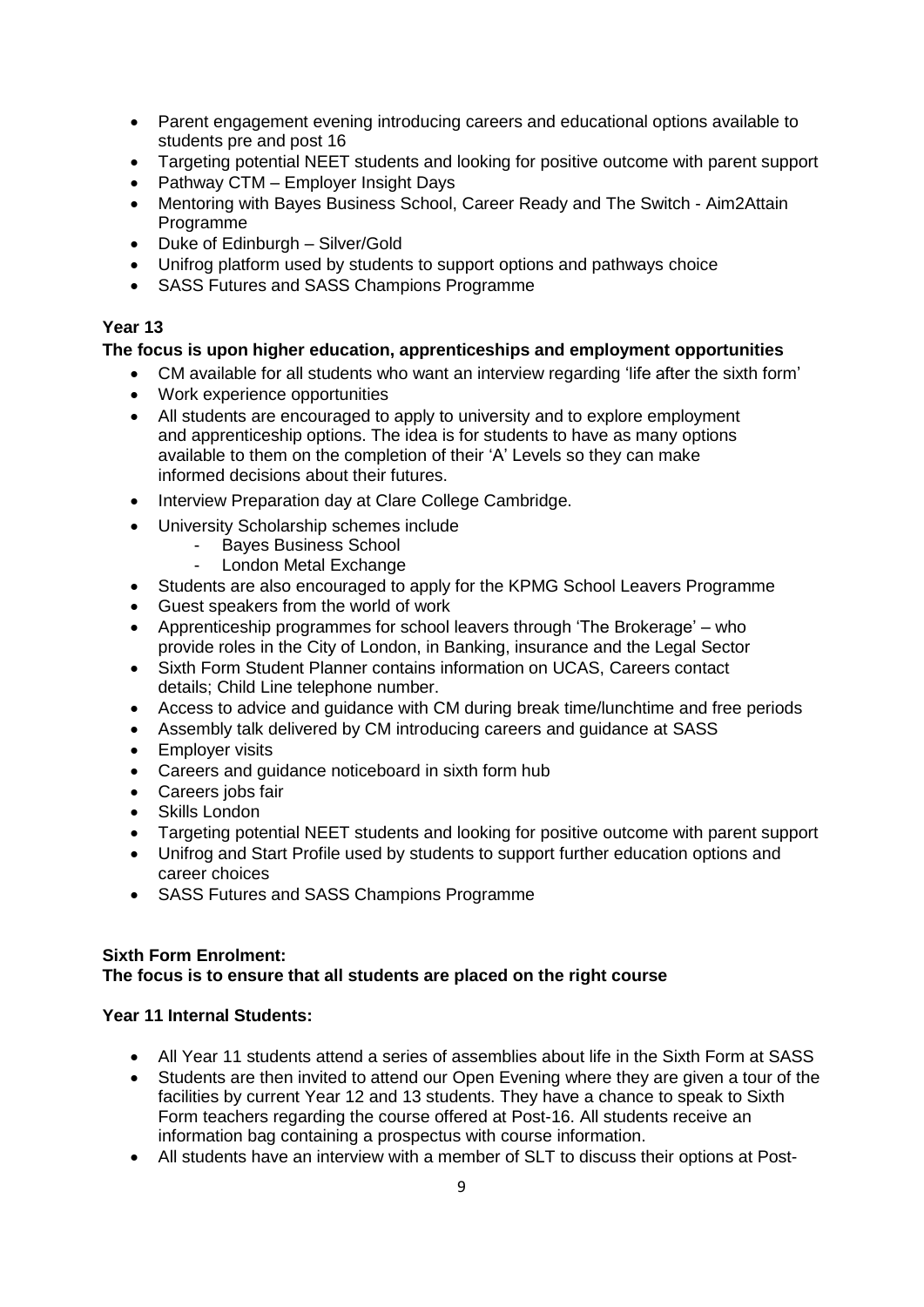16. Year 11 tracking data and predicted grades are used to ensure all students are offered advice and guidance on appropriate courses.

- Students attend Taster/Transition Day in the summer term
- All students receive a second interview on results day to finalise their option choices
- Students who do not apply to SASS have interviews with CM to ensure that they have an appropriate place of study for Year 12

#### **Year 11 External Students:**

- Students can attend an Open Evening where they are given a tour of the facilities by current Year 12 and 13 ambassadors and they have a chance to speak to sixth form teachers regarding the courses offered at Post-16. All students receive an information bag containing a prospectus with course information.
- The CM is available on Open Evenings' to answer questions about how we support our students at KS5 to be career ready.
- All students receive an interview with senior members of the sixth form team to discuss their options at Post-16. Year 11 predicted grades are used to ensure all students are offered advice and guidance on appropriate courses.
- Students attend Taster/Transition Day in the summer term.
- All students receive a second interview on results day to finalise their option choices.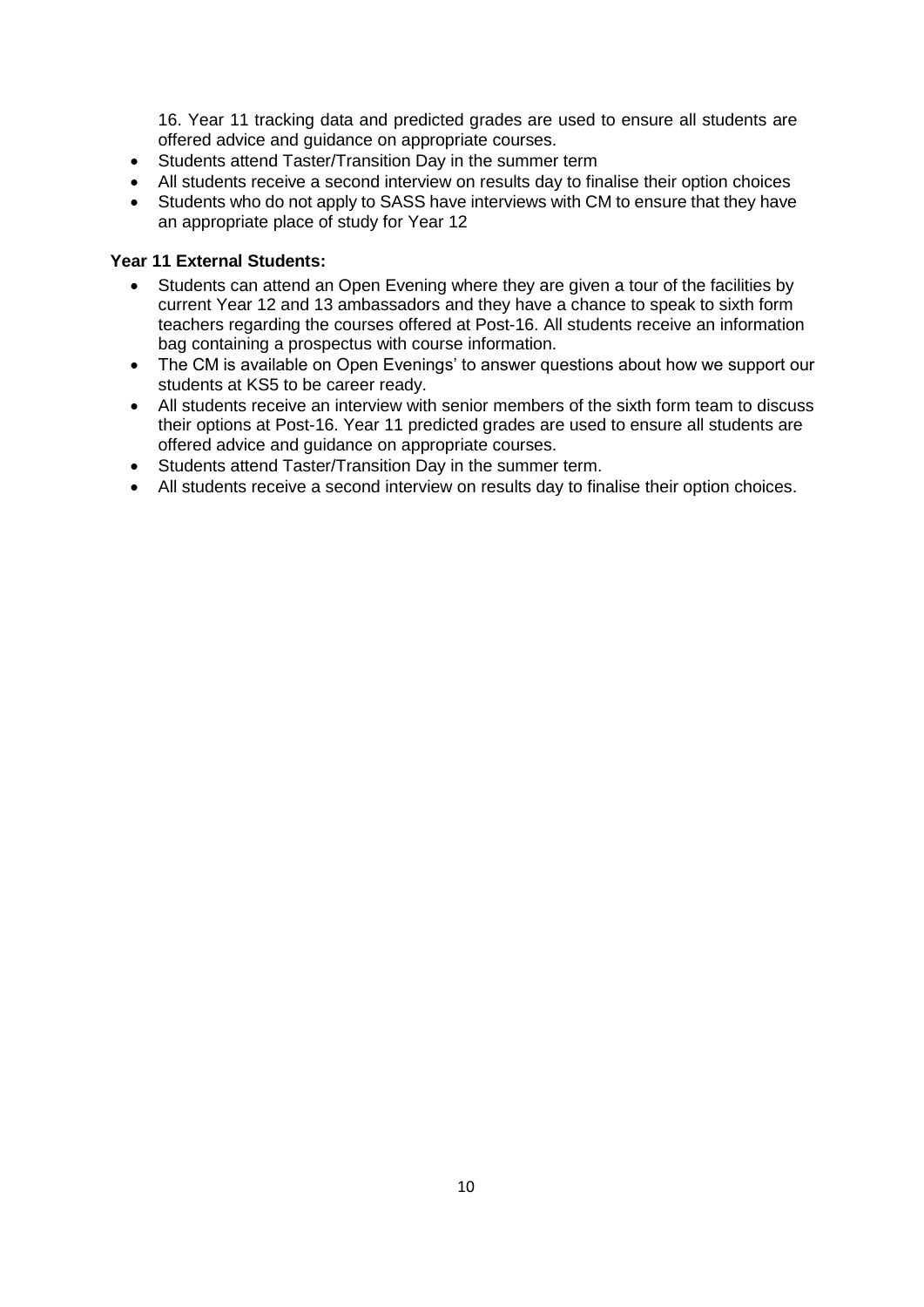# **Provider Access Policy**

Responsible Governor Dermot O'Brien

Responsible Head of Careers Mohammad Fayaz Uddin

Responsible SLT Line Manager Adnan Hoque

#### **Introduction**

This policy statement sets out the school's arrangements for managing the access of providers to students at the school for the purpose of giving them information about the provider's education or training offer. This complies with the school's legal obligations under Section 42B of the Education Act 1997.

#### **Student Entitlement**

All Students in years 7-13 are entitled:

- to find out about technical education qualifications and apprenticeships opportunities, as part of a careers programme which provides information on the full range of education and training options available at each transition point;
- to hear from a range of local providers about the opportunities they offer, including technical education and apprenticeships – through options events, assemblies, tutor time and groupdiscussions and taster events;
- to understand how to make applications for the full range of academic and technicalcourses.

#### **Parental Engagement**

The school's Careers Manager is available for parents to make an appointment with, to discuss education, trainingand careers pathway options for their children using the details below.

Parents can find further information on our school website in the 'for parents' section and can give feedback via the online evaluation form.

#### **Management of provider access requestsProcedure**

A provider wishing to request access should contact *Mohammad Fayaz Uddin (Careers Manager)*

Telephone: *0207 790 6712 ext 197*; Email: *careers@stepneyallsaints.school*

#### **Opportunities for access**

A number of events, integrated into the school careers programme, will offer providers an opportunity to come into school to speak to students and/or their parents/carers (please see Appendix1: Annual Calendar of Events).

Please speak to our named CIEAG leader (Mohammad Fayaz Uddin) to identify the most suitable opportunity for you.

The school's policies on safeguarding and visitors sets out the school's approach to allowing providersinto school as visitors to talk to our students. These can be found on the school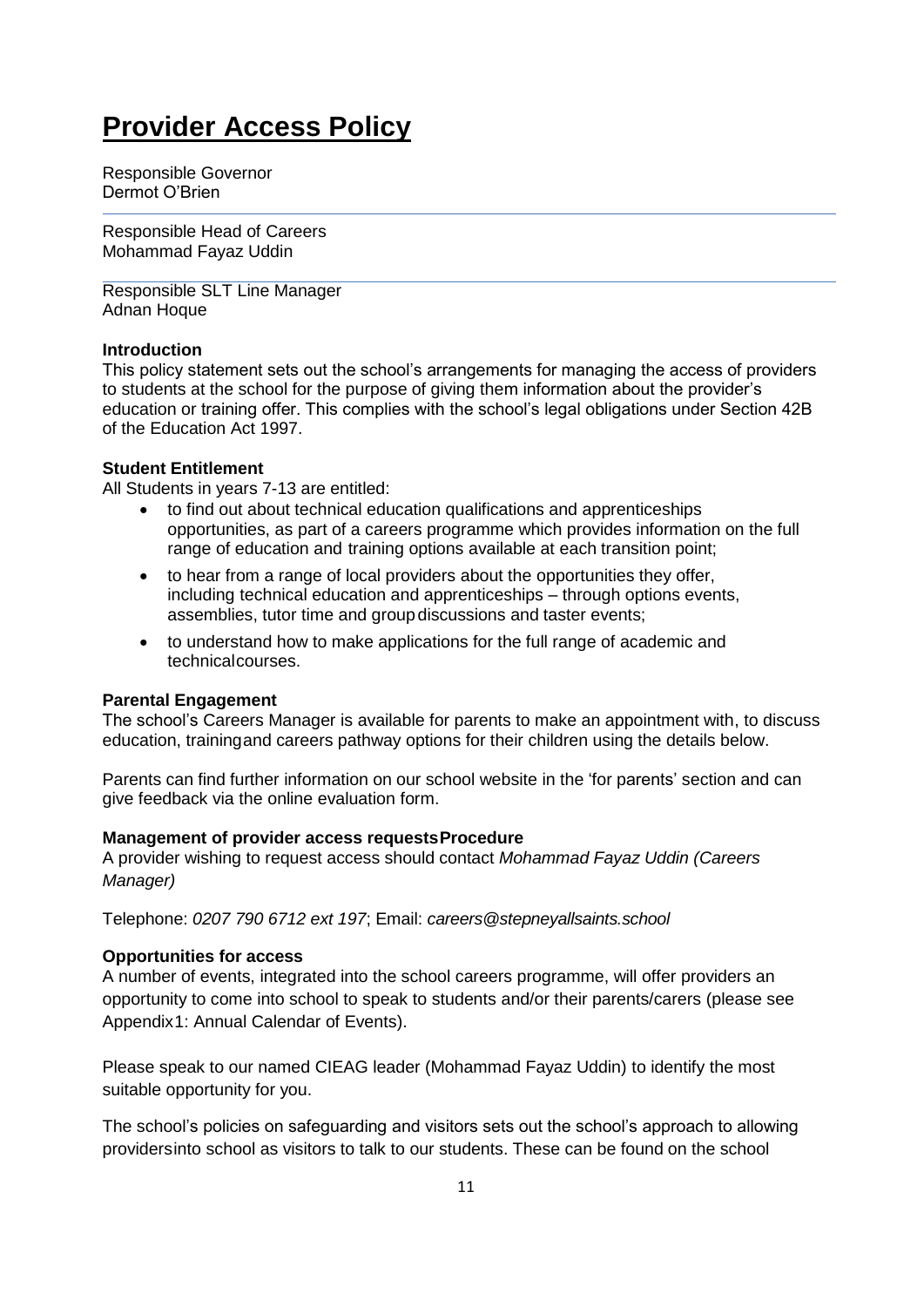website.

#### **Premises and facilities**

The school will make the Sports Hall, Great Hall, VLE, classrooms and other spaces available for discussions between the provider and students, as appropriate to the activity. The school will also make available projectors and other specialist equipment to support provider presentations both in person and virtual events. This will all be discussed and agreed in advance of the visit with the Careers Manager.

#### **Monitoring, evaluation and review**

Stepney All Saints regularly carries out sample surveys internally and by external providers to establish the effectiveness of workshops, activities and work experience opportunities to ensure our studentsare benefiting and developing key skills and having appropriate interactions as outlined within the Gatsby Benchmarks appropriate to the key stages.

Providers are welcome to leave a copy of their prospectus or other relevant course literature at thereception or with our Careers Manager who will distribute the relevant information to students.

The CIEAG programme is monitored regularly and evaluated by our careers manager and Tower HamletsCareers Service. As part of this monitoring and evaluation process, The Switch, that provide and run whole year group workshops, evaluate this provision.

Work experience

- Work experience placements are vetted by the CM in accordancewith safeguarding requirements.
- Vulnerable students are seen with their guardians to agree on expectations and given a protocol of what to do if they have any issues. Further guidance may be given depending onthe individual circumstances of the student.
- Clear guidelines will be given to all students and employers about absences and anymisconduct.
- Students are monitored by either a visit or phone call to their placement and a visit formwill be completed to record the outcome of the work experience so far
- Student performance will be evaluated by the employer in their diaries
- Evaluation of the placement with the employer will take place at the end of each period ofwork experience

All other activities

 Where possible, all activities are evaluated by students for impact and parent/carer feedback is very much encouraged via the online careers evaluation form.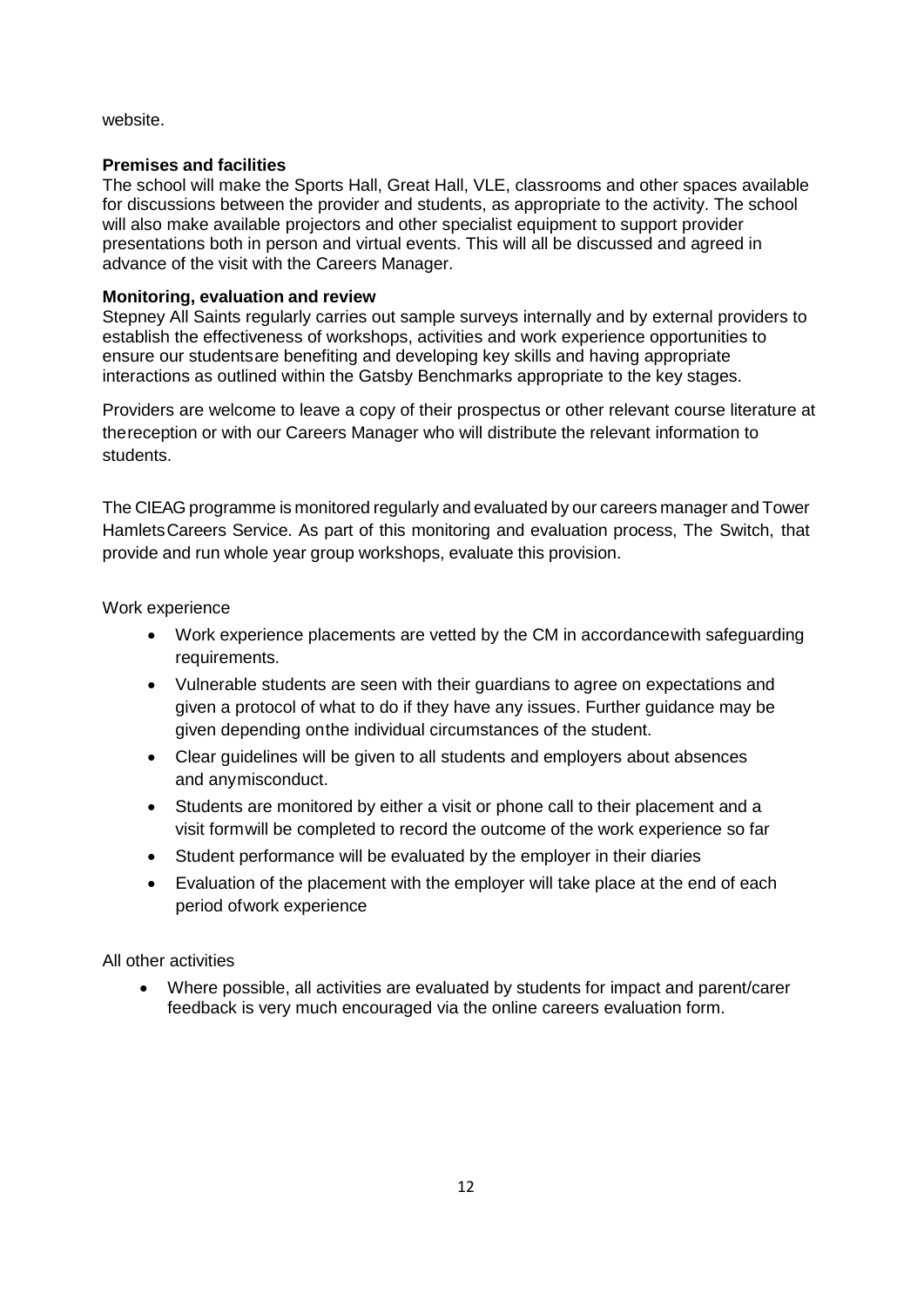#### **Appendix 1: ANNUAL CALENDAR OF EVENTS Last review date: 01.10.2021 Person Responsible: Mohammad Fayaz Uddin (Careers Manager)**

|                   | <b>Autumn Term</b>                                                                                                                                                                                                                                                             | <b>Spring Term</b>                                                                                                                             | <b>Summer Term</b>                                                                                                                    |
|-------------------|--------------------------------------------------------------------------------------------------------------------------------------------------------------------------------------------------------------------------------------------------------------------------------|------------------------------------------------------------------------------------------------------------------------------------------------|---------------------------------------------------------------------------------------------------------------------------------------|
| Year <sub>7</sub> | Assembly and tutor group<br>$\bullet$<br>opportunities<br>Tutor time workshops<br>$\bullet$<br>Unifrog<br>$\bullet$<br><b>Skills Builder</b><br>$\bullet$                                                                                                                      | Assembly<br>$\bullet$<br>and tutor<br>group<br>opportunities                                                                                   | Assembly<br>$\bullet$<br>andtutor<br>group<br>opportunities<br><b>PSHE</b><br>$\bullet$                                               |
| Year 8            | Assembly and tutor group<br>$\bullet$<br>opportunities<br><b>PSHE</b><br>$\bullet$<br>Mentoring with Prince's<br>$\bullet$<br><b>Trust</b><br>Tutor time workshops<br>$\bullet$<br>Unifrog<br>$\bullet$<br><b>Skills Builder</b><br>$\bullet$                                  | Assembly<br>$\bullet$<br>andtutor<br>group<br>opportunities                                                                                    | Assembly<br>$\bullet$<br>and tutor<br>group<br>opportunities                                                                          |
| Year 9            | Careers evening<br>$\bullet$<br>Assembly and tutor group<br>$\bullet$<br>opportunities<br>DofE - Bronze Award<br>$\bullet$<br>Tutor time workshops<br>$\bullet$<br>Unifrog<br>$\bullet$<br><b>Skills Builder</b><br>$\bullet$                                                  | Assembly<br>$\bullet$<br>andtutor<br>group<br>opportunities<br><b>Parents Evening</b><br>KS4<br>Options<br>Evening<br><b>PSHE</b><br>$\bullet$ | Assembly<br>$\bullet$<br>and tutor<br>group<br>opportunities                                                                          |
| Year 10           | <b>Careers Evening</b><br>$\bullet$<br>Assembly and tutor group<br>$\bullet$<br>opportunities<br>Mentoring with Career Ready<br>$\bullet$<br>DofE Silver Award<br>$\bullet$<br>Tutor time workshops<br>$\bullet$<br>Unifrog<br>$\bullet$<br><b>Skills Builder</b><br>$\bullet$ | Assembly<br>$\bullet$<br>and tutor<br>group<br>opportunities<br><b>PSHE</b><br>$\bullet$                                                       | Assembly<br>$\bullet$<br>and tutor<br>group<br>opportunities<br>Parents' Evening<br>٠                                                 |
| Year 11           | Assembly and tutor group<br>$\bullet$<br>opportunities<br>Mentoring<br>$\bullet$<br><b>Parents Evening</b><br>$\bullet$<br>Tutor time workshops<br>$\bullet$<br>Unifrog<br>$\bullet$<br><b>Skills Builder</b><br>$\bullet$                                                     | Assembly and<br>$\bullet$<br>tutor group<br>opportunities<br>Apprenticeships<br>talk<br><b>Sixth</b><br>Form<br>interviews<br><b>PSHE</b>      | Y11 Matters<br>Evening<br>Assembly<br>and tutor<br>talks<br>Results day<br>$\bullet$<br>work<br>experience<br>preparation<br>sessions |